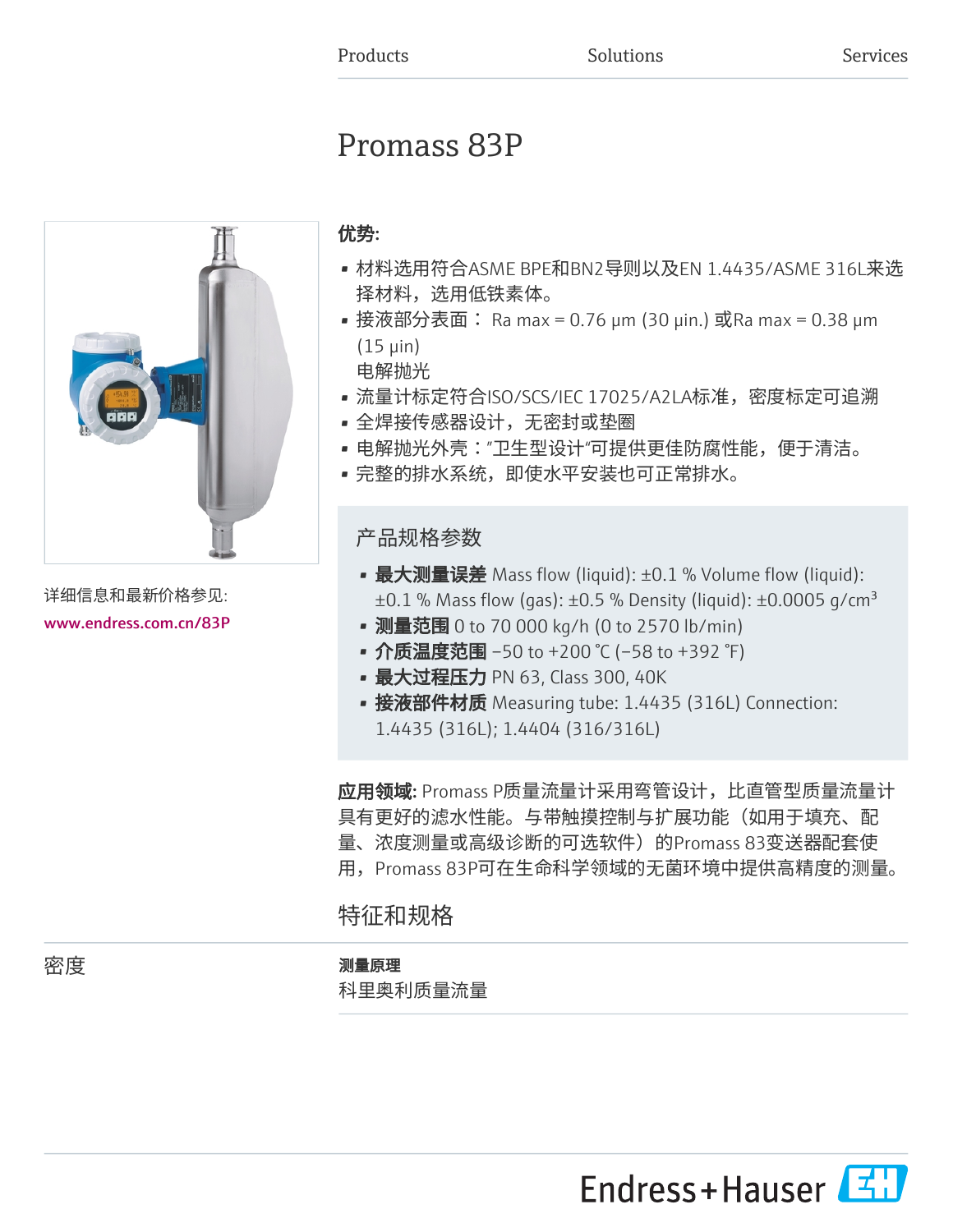#### 密度 さいしん かいしゃ 特点/应用

科氏力质量流量计符合ASME BPE、ISPE、FDA、EHEDG、3-A认证要 求

### 环境温度

 $-20...+65^{\circ}C$  $(-4...+140°F)$ 

#### 过程温度

-50...+200°C (-58...+392°F)

#### 过程绝压

PN 16...40 Cl 150...300 JIS 20...40K

### 接液部件

316L / 1.4435

#### 输出

4...20 mA 脉冲/频率 (10 KHz, 有源/无源) 继电器/状态

#### 证书和认证

ATEX FM **CSAIECEXTIISNEPSI** 

Density/Concentration 测量原理

科里奥利质量流量

#### 产品标题

The specialist for life sciences with extended transmitter functionality. Dedicated for applications under sterile conditions in the life sciences industry.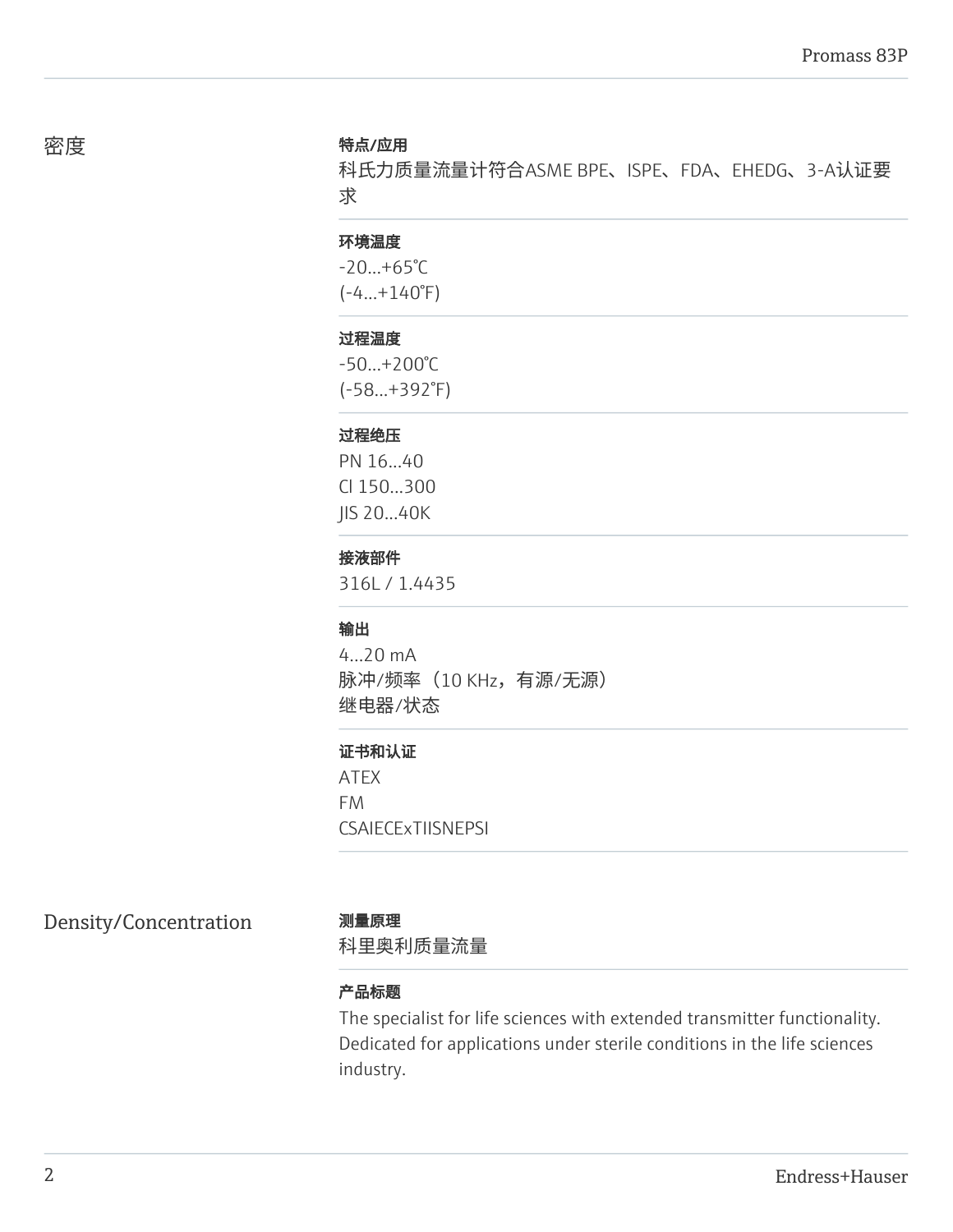### Density/Concentration

#### 传感器特点

Highest process quality – fully compliant to industry requirements. Fewer process measuring points – multivariable measurement (flow, density, temperature). Space - saving installation – no in/outlet run needs. ASME BPE, 3-A and EHEDG conform & low delta ferrite. Electropolished measuring tube in 1.4435 (316L).

### 变送器特点

Quality – software for filling & dosing, density & concentration, advanced diagnostics. Flexible data transfer options – numerous communication types. Automatic recovery of data for servicing. 4 - line backlit display with touch control. Device in compact or remote version.

### 公称口径范围

DN 8 to 50 ( $\frac{3}{8}$  to 2")

### 接液部件材质

Measuring tube: 1.4435 (316L) Connection: 1.4435 (316L); 1.4404 (316/316L)

### 测量变量

Mass flow, density, temperature, volume flow, corrected volume flow, reference density, concentration

### 最大测量误差

Mass flow (liquid): ±0.1 % Volume flow (liquid): ±0.1 % Mass flow (gas):  $\pm 0.5$  % Density (liquid):  $\pm 0.0005$  g/cm<sup>3</sup>

### 测量范围

0 to 70 000 kg/h (0 to 2570 lb/min)

### 最大过程压力

PN 63, Class 300, 40K

### 介质温度范围

 $-50$  to  $+200$  °C ( $-58$  to  $+392$  °F)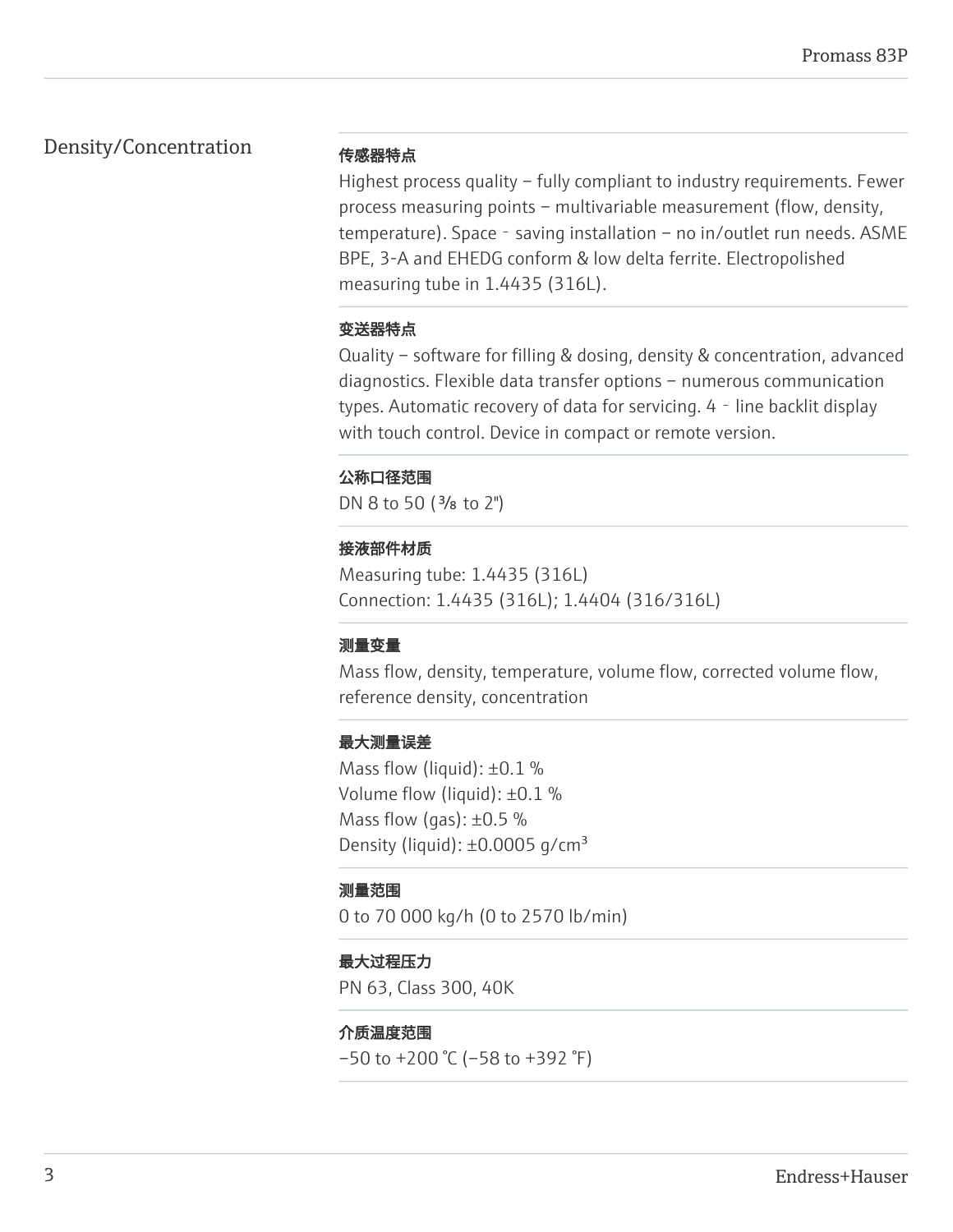### Density/Concentration

#### 环境温度范围

Standard: –20 to +60 °C (–4 to +140 °F) Option:  $-40$  to  $+60$  °C ( $-40$  to  $+140$  °F)

### 传感器外壳材质

1.4301 (304), corrosion resistant

### 变送器外壳材质

Powder - coated die - cast aluminium 1.4301 (304), sheet CF3M (316L), cast

### 防护等级

IP67, type 4X enclosure. Remote transmitter: IP67, type 4X enclosure

### 显示/操作

4‐line backlit display with touch control (operation from outside) Configuration via local display and operating tools possible

### 输出

4 modular outputs: 0‐20 mA (active)/4‐20 mA (active/passive) Pulse/frequency/switch output (passive) Relay

### 输入

2 modular inputs: Status 0‐20 mA (active)/4‐20 mA (active/passive)

### 数字通信

HART, PROFIBUS PA/DP, FOUNDATION Fieldbus, Modbus RS485, EtherNet/IP

### 电源

DC 16 to 62 V AC 85 to 260 V (45 to 65 Hz) AC 20 to 55 V (45 to 65 Hz)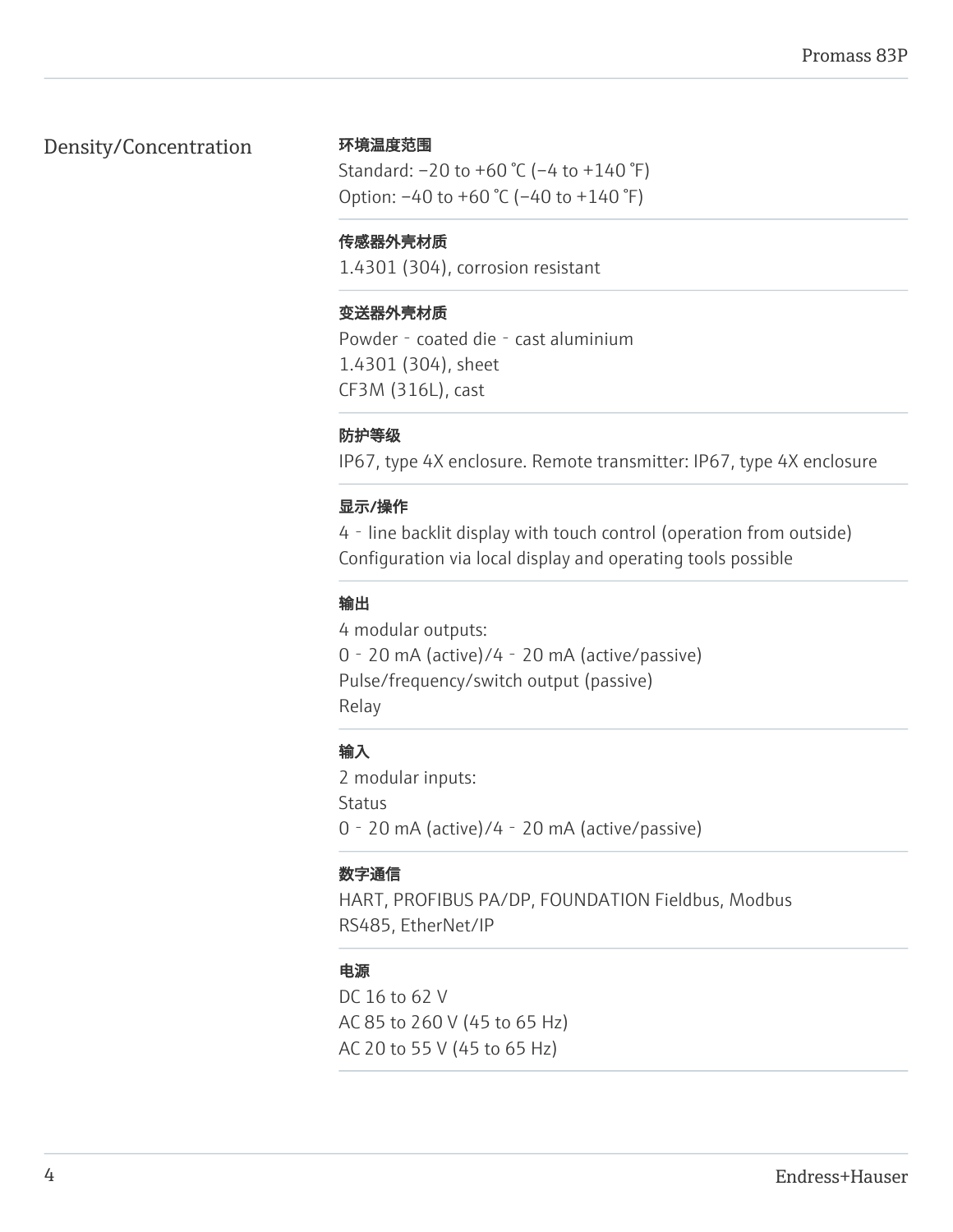### Density/Concentration

### 防爆认证

ATEX, IECEx, FM, CSA, NEPSI

### 产品安全性

CE, C-tick, EAC marking

### 功能安全性

Functional safety according to IEC 61508, applicable in safety-relevant applications in accordance with IEC 61511

### 计量认证和证书

Calibration performed on accredited calibration facilities (acc. to ISO/IEC 17025), NAMUR

### 压力认证和证书

PED, CRN

### 材料证书

3.1 material

### 卫生型认证和证书

3-A, FDA, ASME BPE, ISPE

### 液体 测量原理

科里奥利质量流量

### 产品标题

生命科学测量专家,带扩展变送器功能。生命科学行业的无菌条件下 的专用流量计。

### 传感器特点

最高过程质量:完全满足行业要求。更少的过程测量点:多变量测量 (流量、密度、温度)。所需安装空间小:无前后直管段长度要求。 ASME BPE认证、3-A认证和EHEDG认证,低铁素体含量。1.4435 (316L)材质的测量管经过电抛光处理。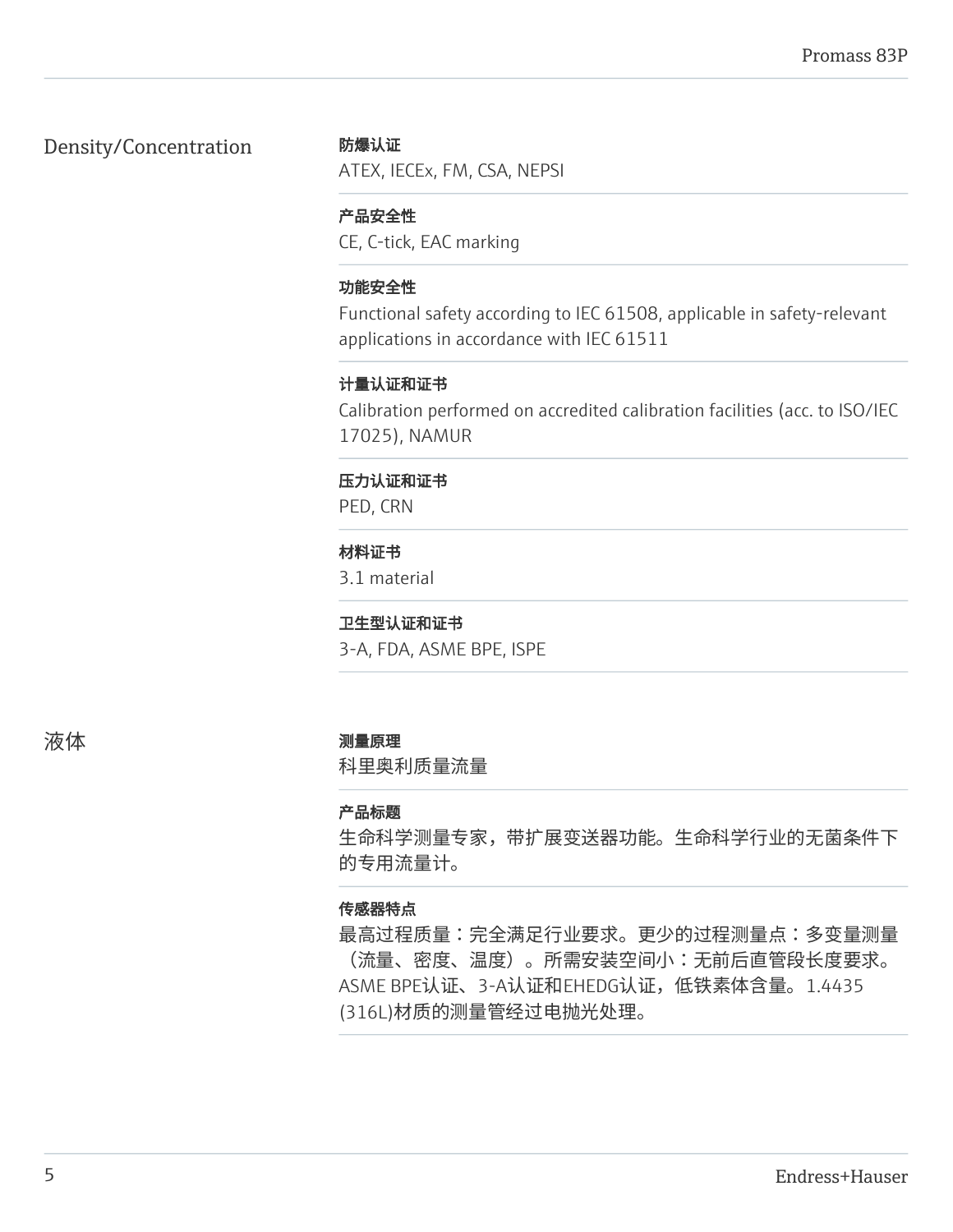#### 变送器特点

高品质:提供灌装、密度和浓度软件,以及高级诊断功能。灵活数据 传输方式:多种通信类型。自动恢复数据,用于服务。四行背光显 示,触摸键控制。提供一体式或分体式仪表。

#### 公称口径范围

DN 8...50 ( $\frac{3}{8}$ ...2")

#### 接液部件材质

测量管:1.4435 (316L) 连接部件: 1.4435 (316L)、1.4404 (316/316L)

#### 测量变量

质量流量、密度、温度、体积流量、校正体积流量、参考密度、浓度

#### 最大测量误差

质量流量(液体):±0.1% 体积流量 (液体) : ±0.1 % 质量流量(气体):±0.5 % 密度 (液体) : ±0.0005 g/cm<sup>3</sup>

#### 测量范围

0...70 000 kg/h (0...2570 lb/min)

#### 最大过程压力

PN 63, Cl. 300, 40K

#### 介质温度范围

–50...+200 °C (–58...+392 °F)

#### 环境温度范围

标准: -20...+60 ℃ (-4...+140 °F) 可选:–40...+60 °C (–40...+140 °F)

#### 传感器外壳材质

1.4301 (304),耐腐蚀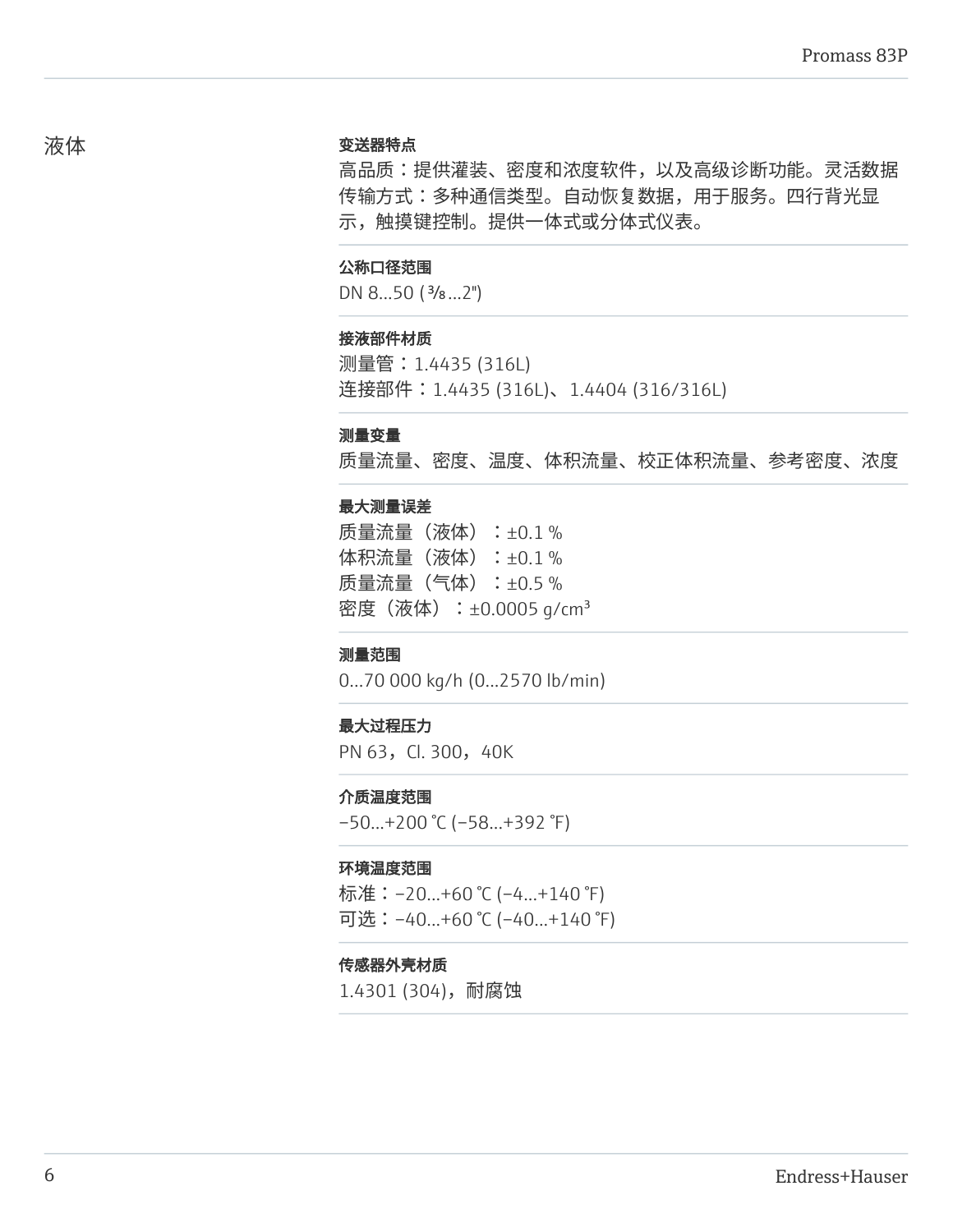#### 变送器外壳材质

粉末压铸铝 1.4301 (304),钢板 CF3M (316L),铸钢

#### 防护等级

IP67, type 4X。分体式变送器:IP67, Type 4X

#### 显示/操作

四行背光显示,触摸键操作(外部操作) 可以通过现场显示单元和调试软件设置

#### 输出

4路模块化输出: 0...20 mA(有源)/ 4...20 mA(有源/无源) 脉冲/频率/开关量输出(无源) 继电器

### 输入

2路模块化输入: 状态 0...20 mA(有源)/ 4...20 mA(有源/无源)

### 数字通信

HART、PROFIBUS PA/DP、FOUNDATION Fieldbus、Modbus RS485、EtherNet/IP

#### 电源

16...62 VDC 85...260 VAC (45...65 Hz) 20...55 VAC (45...65 Hz)

#### 防爆认证

ATEX、IECEx、FM、CSA、NEPSI、TIIS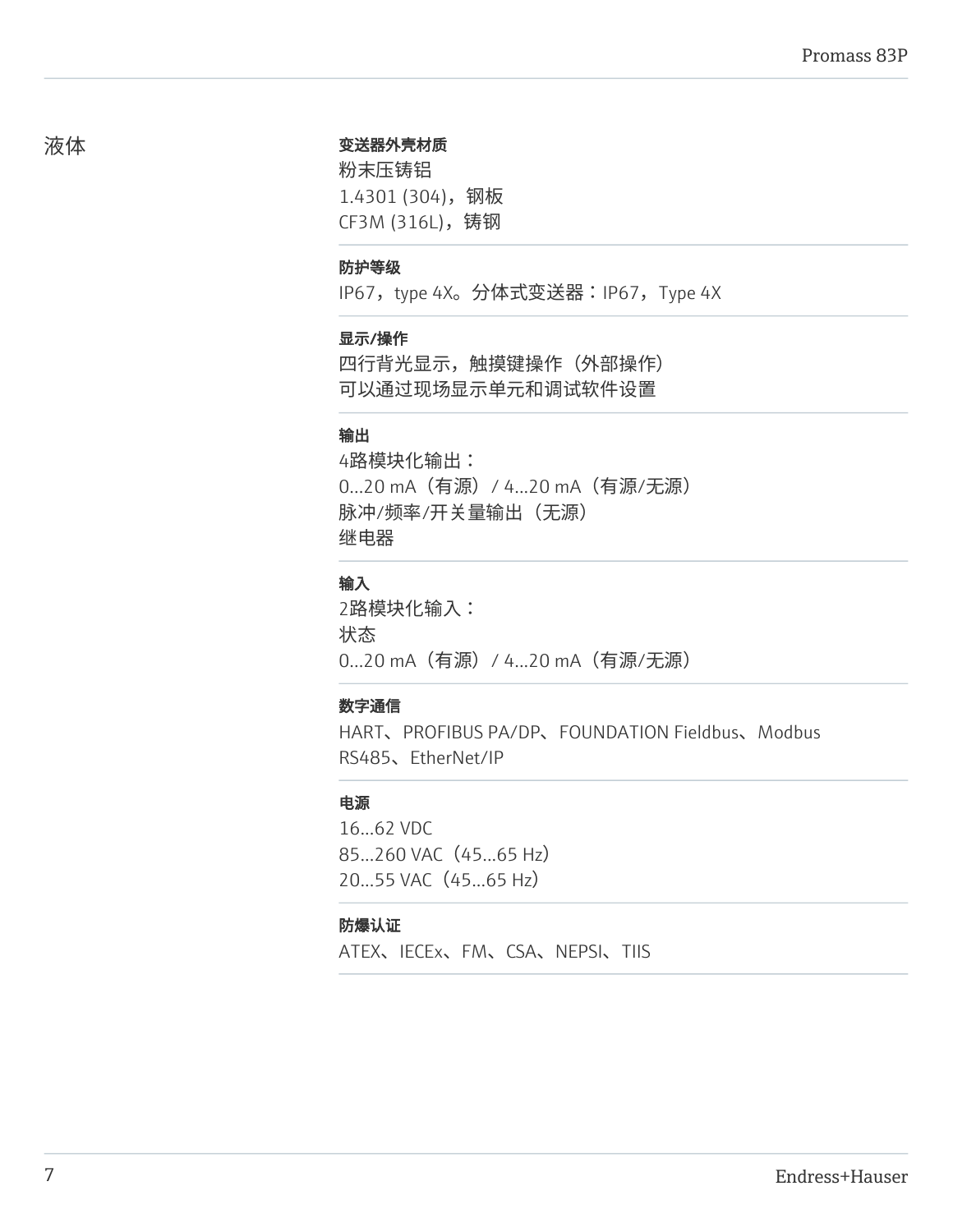#### 其他认证和证书

3.1材料证书,在认证标定装置上标定(遵循ISO/IEC 17025标准), NAMUR、SIL PED、CRN 3-A、EHEDG、FDA、ASME BPE、ISPE

#### 产品安全性

CE认证、C-tick认证、EAC认证

#### 功能安全性

功能安全遵循IEC 61508标准,允许在IEC 61511标准规定的安全应用 中使用

#### 计量认证和证书

在认证标定装置上标定(符合ISO/IEC 17025标准)、NAMUR

#### 压力认证和证书

PED、CRN

#### 材料证书

3.1材料证书

#### 卫生型认证和证书

3-A、EHEDG、FDA、ASME BPE、ISPE

#### 气体 测量原理

科里奥利质量流量

#### 产品标题

生命科学测量专家,带扩展变送器功能。生命科学行业的无菌条件下 的专用流量计。

### 传感器特点

最高过程质量:完全满足行业要求。更少的过程测量点:多变量测量 (流量、密度、温度)。所需安装空间小:无前后直管段长度要求。 ASME BPE认证、3-A认证和EHEDG认证,低铁素体含量。1.4435 (316L)材质的测量管经过电抛光处理。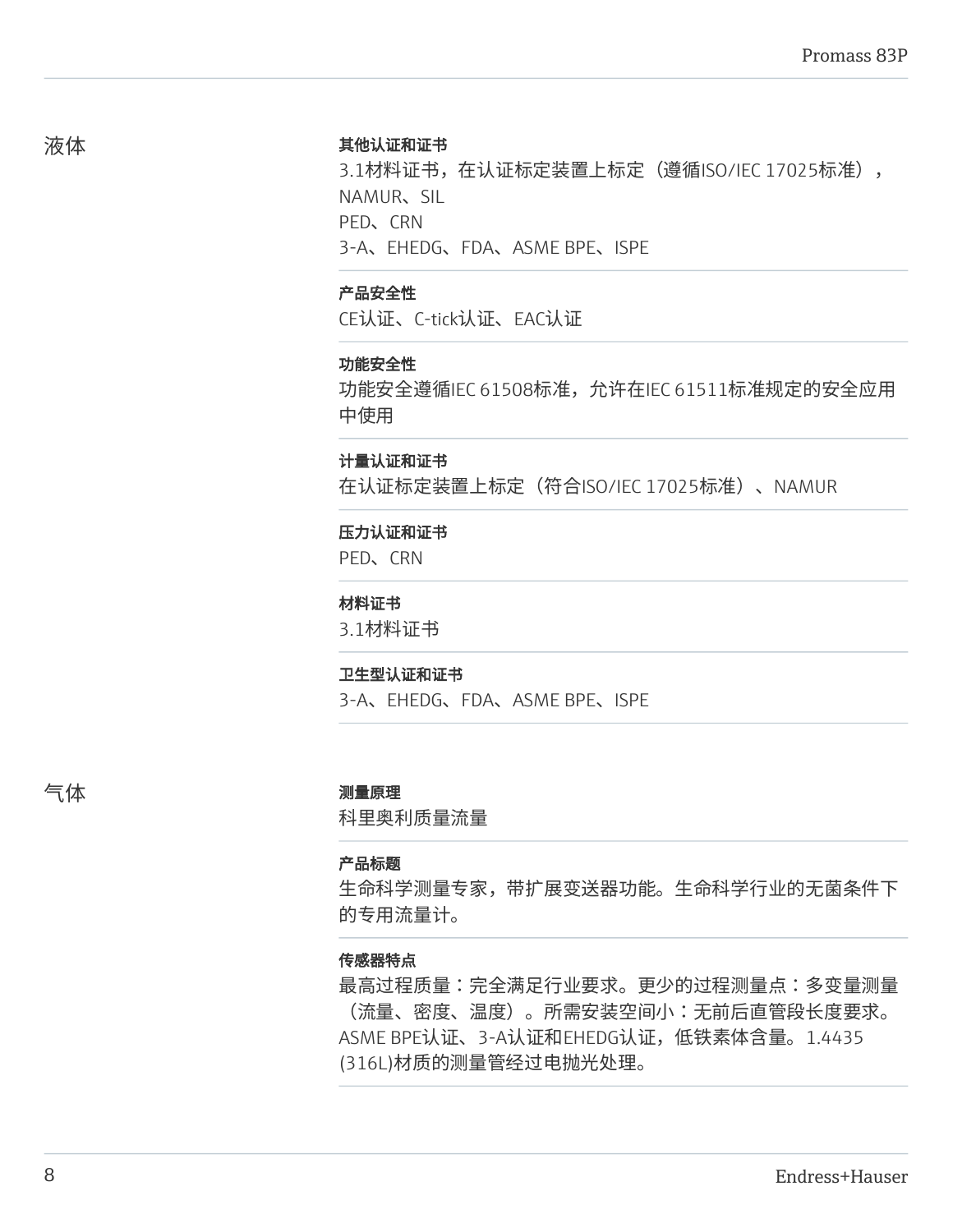#### 变送器特点

高品质:提供灌装、密度和浓度软件,以及高级诊断功能。灵活数据 传输方式:多种通信类型。自动恢复数据,用于服务。四行背光显 示,触摸键控制。提供一体式或分体式仪表。

#### 公称口径范围

DN 8...50 ( $\frac{3}{8}$ ...2")

#### 接液部件材质

测量管:1.4435 (316L) 连接部件: 1.4435 (316L)、1.4404 (316/316L)

#### 测量变量

质量流量、密度、温度、体积流量、校正体积流量、参考密度、浓度

#### 最大测量误差

质量流量(液体):±0.1% 体积流量 (液体) : ±0.1 % 质量流量(气体):±0.5 % 密度 (液体) : ±0.0005 g/cm<sup>3</sup>

#### 测量范围

0...70 000 kg/h (0...2570 lb/min)

#### 最大过程压力

PN 63, Cl. 300, 40K

#### 介质温度范围

–50...+200 °C (–58...+392 °F)

#### 环境温度范围

标准: -20...+60 ℃ (-4...+140 °F) 可选:–40...+60 °C (–40...+140 °F)

#### 传感器外壳材质

1.4301 (304),耐腐蚀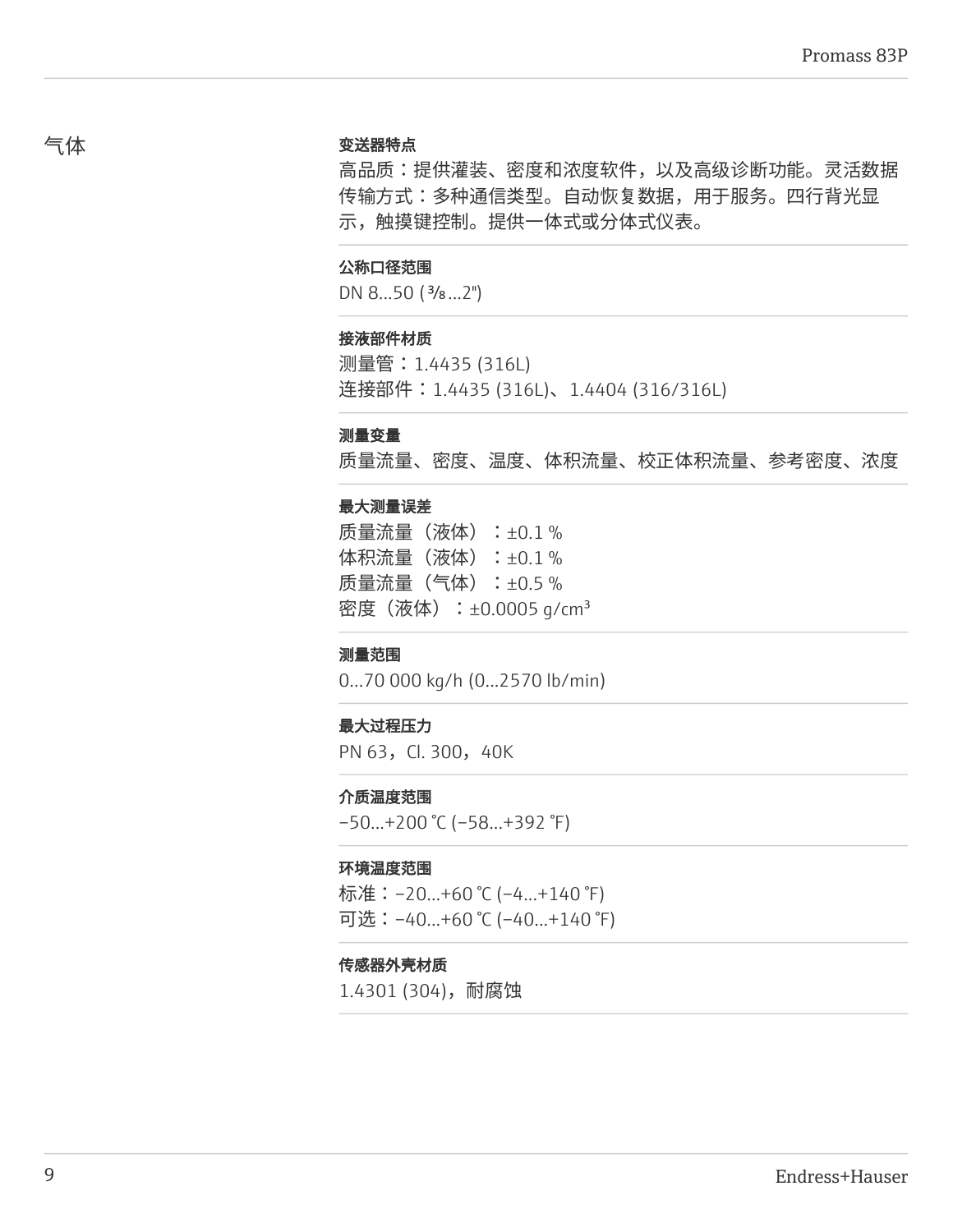#### 变送器外壳材质

粉末压铸铝 1.4301 (304),钢板 CF3M (316L),铸钢

#### 防护等级

IP67, type 4X。分体式变送器:IP67, Type 4X

#### 显示/操作

四行背光显示,触摸键操作(外部操作) 可以通过现场显示单元和调试软件设置

#### 输出

4路模块化输出: 0...20 mA(有源)/ 4...20 mA(有源/无源) 脉冲/频率/开关量输出(无源) 继电器

### 输入

2路模块化输入: 状态 0...20 mA(有源)/ 4...20 mA(有源/无源)

### 数字通信

HART、PROFIBUS PA/DP、FOUNDATION Fieldbus、Modbus RS485、EtherNet/IP

#### 电源

16...62 VDC 85...260 VAC (45...65 Hz) 20...55 VAC (45...65 Hz)

#### 防爆认证

ATEX、IECEx、FM、CSA、NEPSI、TIIS